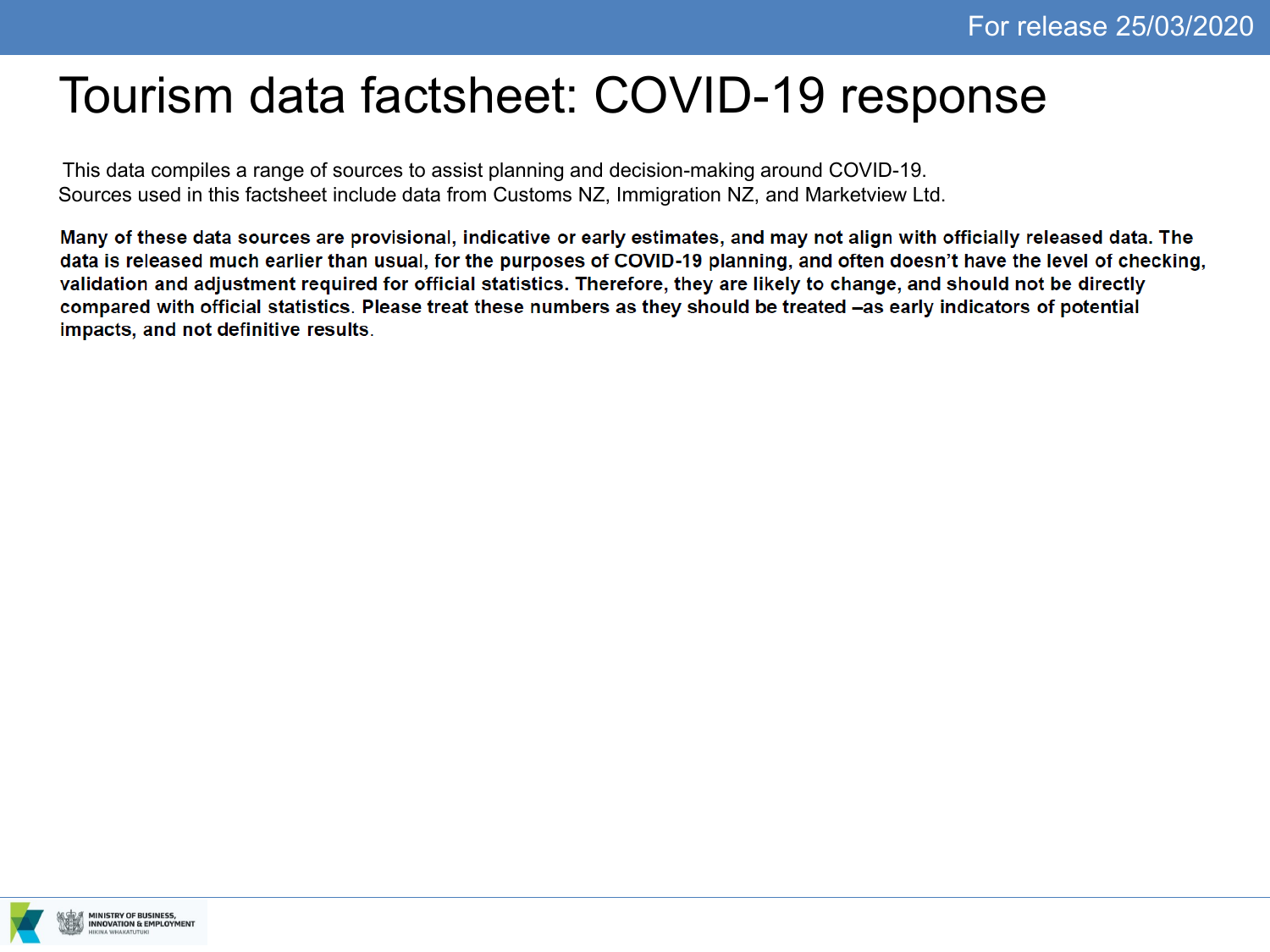### **TOURISM – CURRENT STATE** *CURRENT STATE CURRENT STATE CURRENT STATE CURRENT STATE CURRENT STATE CURRENT STATE CURRENT STATE CURRENT STATE CURRENT STATE CURRENT STATE*

Customs visitor arrivals<sup>caveats: These are raw counts of arrivals of commercial air passengers based on Customs craft arrival data</sup> using passport information. It may be amended at any time.



- Customs arrivals data are available up to 23 March 2020.
- Following the announcements over the past week, visitor arrivals have slowed towards a stop. We assume that most /all arrivals picked up as "visitors" on the 23rd are New Zealand residents returning home on foreign passports.

|              | Same day                          |        |          |  |  |
|--------------|-----------------------------------|--------|----------|--|--|
| Nationality  | Arrivals (March 23) previous year |        | % change |  |  |
| Total        | 4,938                             | 19,413 | $-75%$   |  |  |
| China        | 38                                | 2,074  | $-98%$   |  |  |
| Rest of Asia | 240                               | 2,529  | $-91%$   |  |  |
| Australia    | 172                               | 2,804  | $-94%$   |  |  |
| US           | 46                                | 1,800  | $-97%$   |  |  |
| UK           | 154                               | 1,014  | $-85%$   |  |  |
|              |                                   |        |          |  |  |

Source: Customs NZ

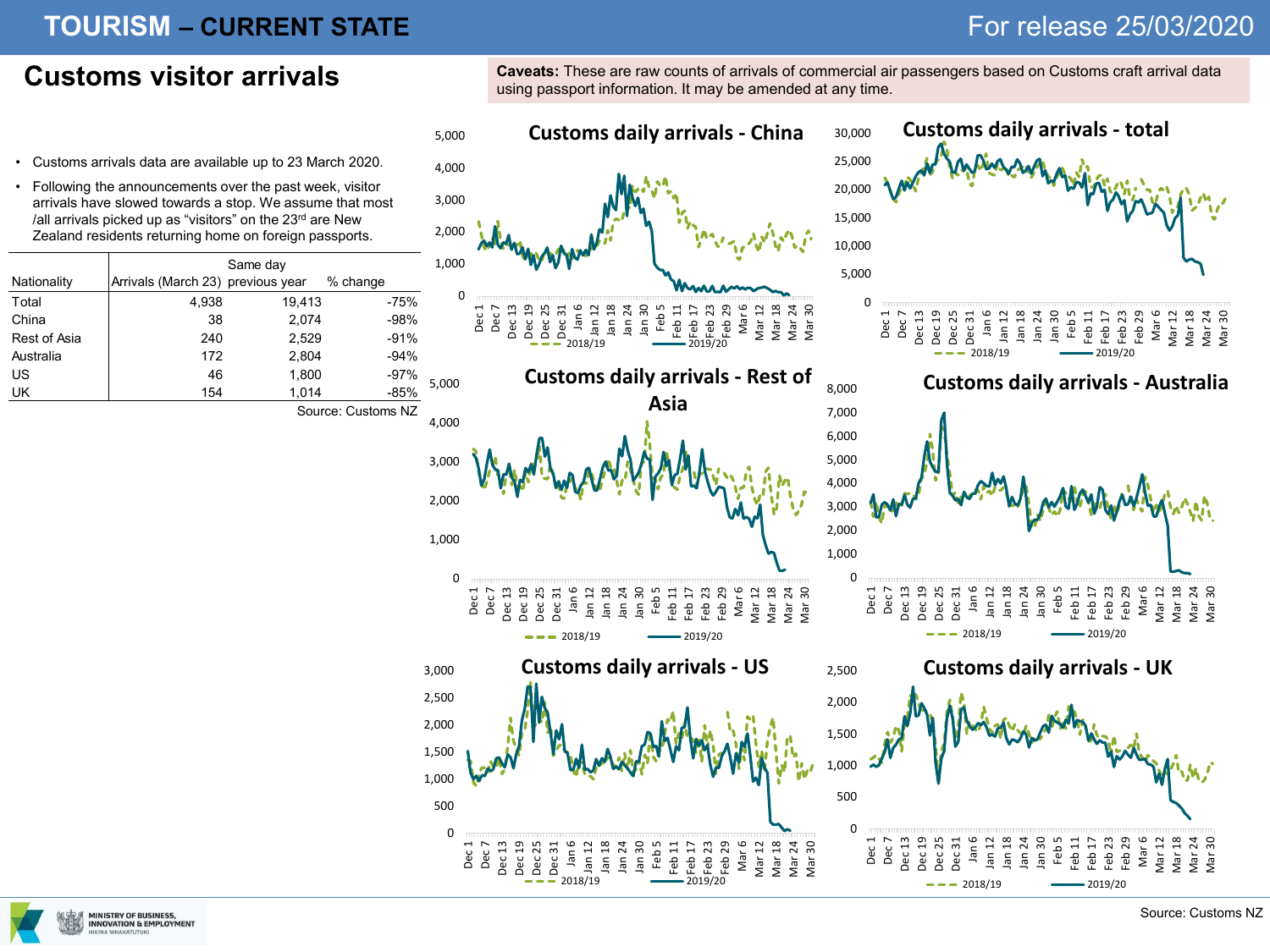## **TOURISM - CURRENT STATE**

### **Marketview card spend**

- Marketview has provided raw electronic card international tourism expenditure as a leading indicator. Latest data is for March 20 2020.
- China, Korea, and Rest of Asia are showing drops below last years' activity.
- Other international expenditure remains higher than last year, but is falling. This result is surprising, and warrants further analysis to understand this.

NB: We are working with Marketview in adding more markets. Regions and industries into this data. Expected time to receive the data is Friday, so will aim to release for next edition of the fact sheet..

**Caveats:** These are raw counts of electronic card transactions. The data is partial, and reflects spending on the Paymark network only. The approximately represents 60% of all payments, but this varies by market. China may be less representative on the network, as they are more likely to use cash or alternative electronic payments. These numbers will not align with the Monthly Regional Tourism Estimates.



Source: Marketview